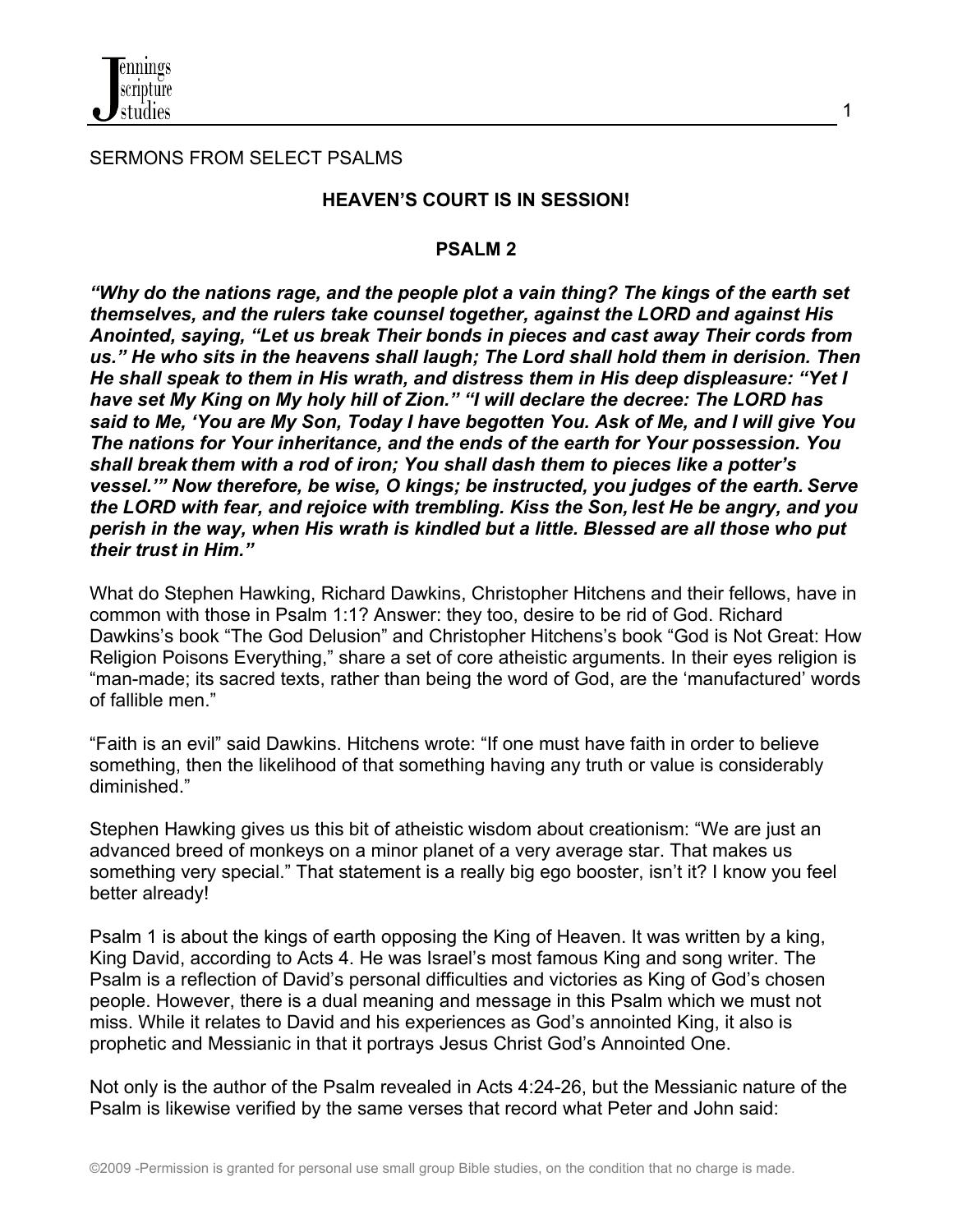

 *"Lord, You are God, who made heaven and earth and the sea, and all that is in them, who by the mouth of Your servant David have said:* (here they quote from Psalm 2) *'Why did the nations rage, and the people plot vain things? The kings of the earth took their stand, and the rulers were gathered together against the LORD and against His Christ.'"*

My focus will be upon the Messianic nature of the Psalm and will be developed as follows: I see the Courtroom of Heaven in session here. The structure of the Psalm is divided into four stanzas of three verses each in the original Hebrew poetry. We have The Earth's Crime; The Holy Judge; The Just Verdict and The Court's Counsel.

### **THE EARTH'S CRIME Psalm 1:1-3**

Here we read of the world in rebellion against God. Whoever has heard of such a thing! The creatures rebelling against their Creator? The sheep opposing their Shepherd? The recipients of light cursing their Source of light? That is what we have in the opening verses of Psalm 2. Such actions are criminal and should be brought before the Supreme Court, not the one in Washington, D.C. but the one in Heaven!

### **A. The Anger At God's Rule.** v.1

*"Why do the nations rage, and the people plot a vain thing?"*

The Psalm begins with the word "why" - why do people knowingly rebel against the God of the universe, their Creator, and even their Savior. The people, nations, kings and rulers revolt against God. We are not told that all people everywhere are God-haters. People are led to revolt; there is a mob mentality reflected here. The leaders are principally addressed since they stir up people to rebel and consequently, they are severely condemned. They act out, in essence, what Jesus spoke about in the parable in Luke 19 of those who said, "We will not have this man to reign over us." (Luke 19:14)

The nations have no reason to rage against God, and they have no benefit in raging against Him. Their opposition is nothing but a "vain thing." Since the time of Babel, men continue to band themselves together against God. Jesus is the perfect representation of the Father (John 10:30, 14:9) and if you oppose God the Father, you oppose Jesus. If you oppose Jesus, you oppose God the Father. Since God is unseen, this anti-God attitude often culminates in the persecution of those who are righteous and can be seen.

There is that about the sinful, Adamic nature of humans, that resents and rebels against the rule of God. "To a graceless neck the yoke of Christ is intolerable, but to the saved sinner it is easy and light . . . We may judge ourselves by this, do we love that yoke, or do we wish to cast it from us?" (Spurgeon)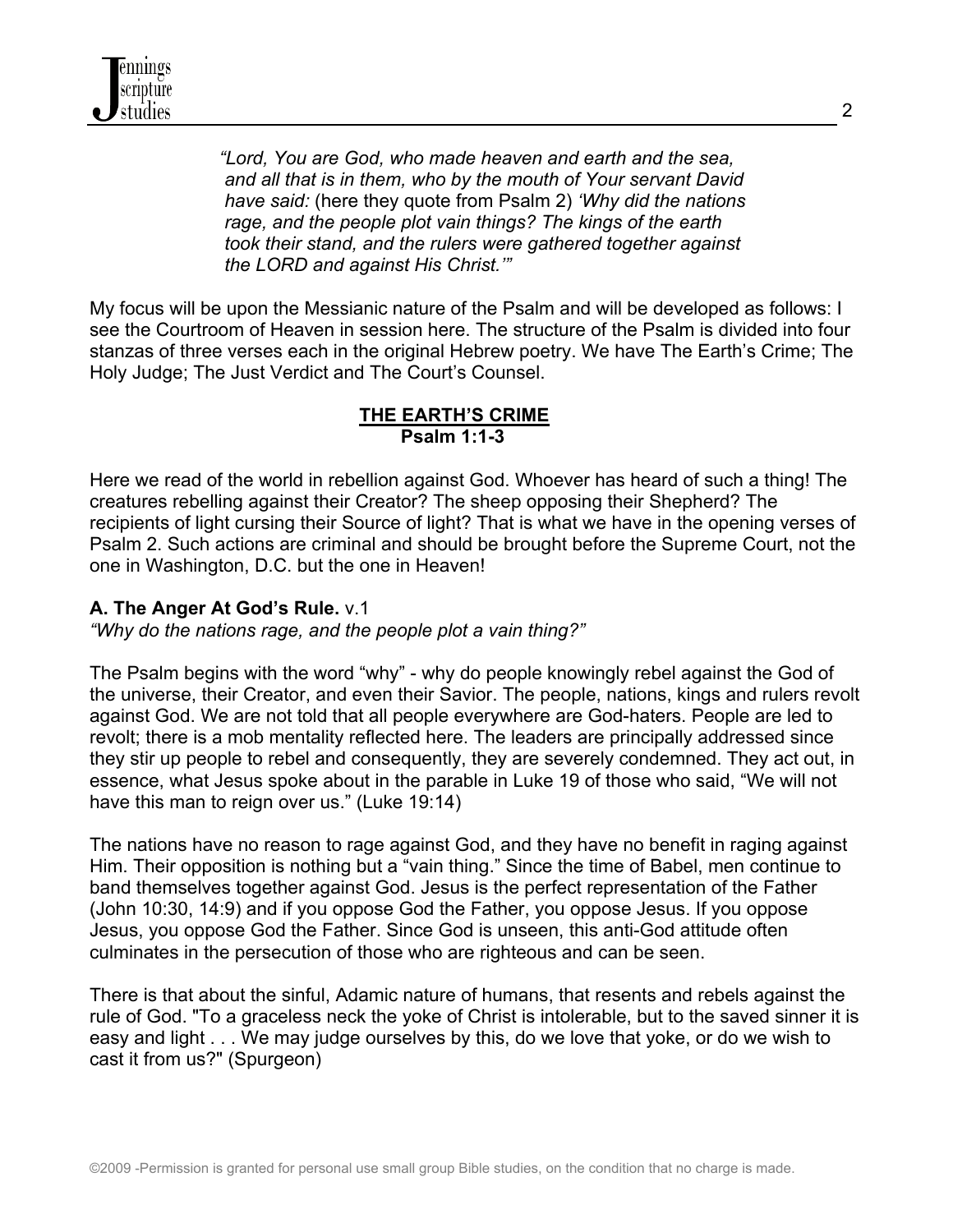## **B. The Alliance of Godless Rulers**. v.2

*"The kings of the earth set themselves….."*

Here we see a coalition or conspiracy "against the LORD and against His Anointed." (v.2) Never has opposition, revolt and rebellion been so causeless. Never are humans more wrong than when they oppose Him Who is their Benefactor and their very salvation.

## **C. The Agreement To Rebel.** v.3

*"….and the rulers take counsel together, against the LORD and against His Anointed, saying, 'Let us break Their bonds in pieces and cast away Their cords from* us.'"

The world of Adamic-nature controlled peoples hate God because He is Truth and Authority. It is our sinful human nature that hates having a Ruler over us; we prefer to rule our own lives. We would rather do it our own way. Authority means submission; authority assaults our pride, challenges our will and corrects our sinfulness. We want none of that.

The world, under the counterfeit Christ, the Anti-Christ, will attempt, one last time, to break the bonds of divine restraint and be free of God forever. To sum it all up, all this reflects how nations and their leaders have, for the most part, felt throughout the course of history. Christ's yoke has not been esteemed easy and light by them but a burden to bear, which burden they want to throw off.

### **THE HOLY JUDGE Psalm 2:4-6**

The crime of created beings against their Creator must be judged. Who is qualified to adjudicate a case and a charge on such a grand scale as this? Who better than the Judge Who sits at the Head of the Supreme Court of the universe?

# **A. He Sits Sovereignly**. v.4a

*"He who sits in the heavens…."*

The Judge of the universe has not been harmed by the crime of His creatures. What does heaven have to fear from earth? He has not been moved enough to rise from His throne. "He is said to "*sit* in the heavens." This picture communicates calm and serene dignity. He isn't pacing back and forth in the throne room of heaven, wondering what He should do next. He sits, not because He is an absentee Landlord Who cares little for His creation, but He sits as One Who is in absolute control. He is the sitting Judge Who will judge righteously.

# **B. He Laughs Derisively.** v.4b

*"He who sits in the heavens shall laugh; The Lord shall hold them in derision."*

The Lord, the Judge, is represented as being amused at the foolish rage and rampage of His enemies. He "laughs"; He "derides" them. "He does not even rise from where he is sitting. He simply 'laughs' at these great imbeciles." (James Montgomery Boice) God simply laughed at their schemes and their efforts knowing that they were futile. The

laughing God is soon to show that He is also the wrathful God.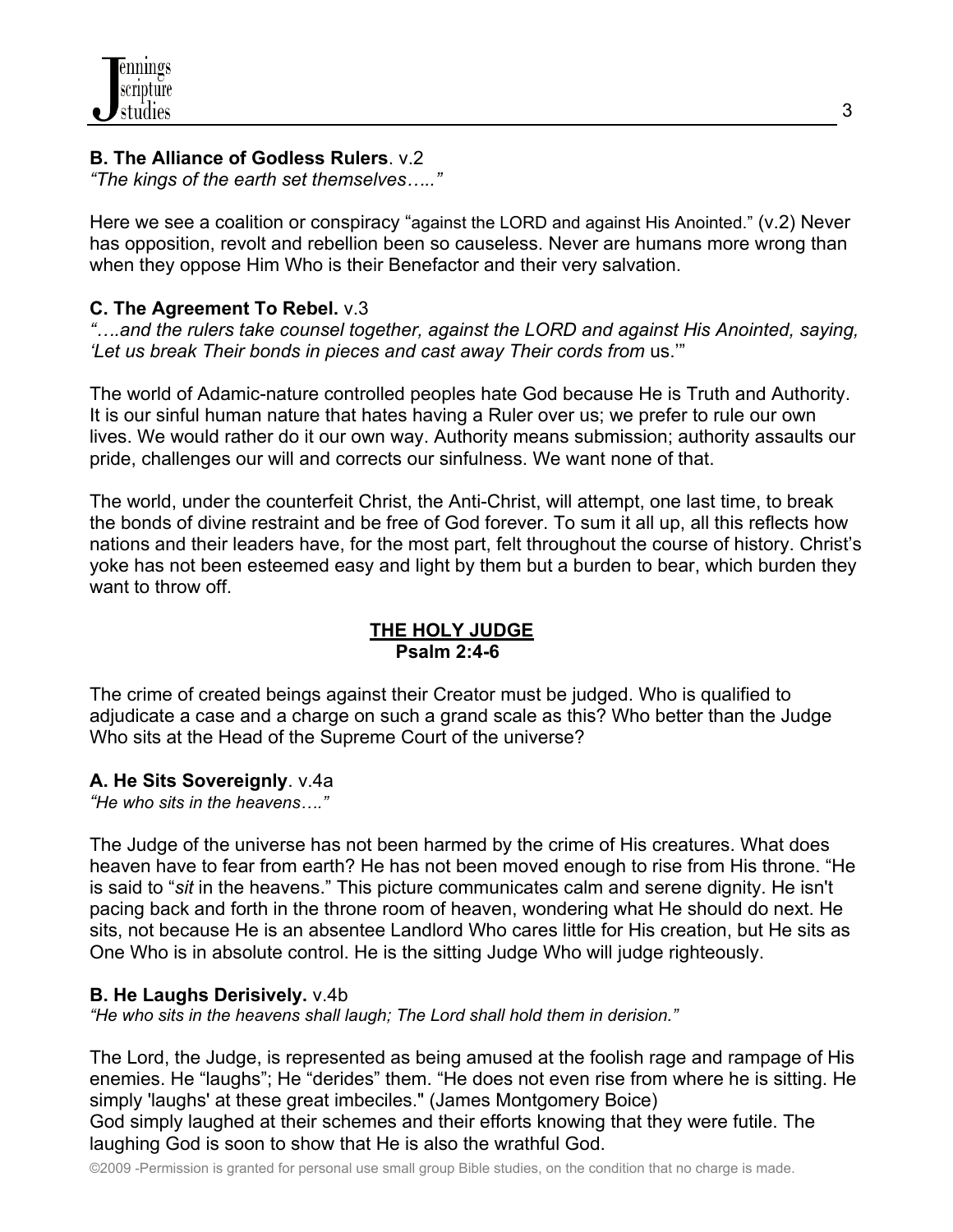

Psalm 37 also pictures God as laughing: "But the Lord laughs at the wicked, for he knows their day is coming" (Ps. 37:13). God knows His own power and ability to quash any rebellion. However, He refrains from judging the rebellious because He is patient and longsuffering, giving the rebels a chance to repent.

### **C. He Speaks Wrathfully.** v.5

*"Then He shall speak to them in His wrath, and distress them in His deep displeasure."*

God will not always be silent and He will not "keep His anger forever." (Psalm 103:9) Wickedness moves God to anger. God's wrath comes because people hate righteousness. He holds all of us to account and will rebuke those who rebel against Him. God always has the last word. To the righteous and compliant He will speak peace: "I will hear what God the LORD will speak, for He will speak peace to His people and to His saints; but let them not turn back to folly." (Psalm 85:8) To the rebellious "He shall speak to them in His wrath." (Ps.2:5)

### **D. He Acts Authoritatively.** v.6

*"Yet I have set My King on My holy hill of Zion."* 

God's answer to earth's sin is always His Son. To the ruler's rebellion "against the LORD and against His Anointed" (v.2) God says, "I have set My King on My holy hill of Zion." King Jesus is God's Annointed and He cannot be eliminated or forever ignored. He must be reckoned with! Walking away from Him is an impossibility. In rejecting and walking away, we only approach Him from another direction. Any pathway we take will eventually lead us again to face the One Who inhabits eternity!

> "There He stands, holding Forth His wounded hands; God is *love*! I know, I feel, *Jesus weeps and loves me still*."

#### **THE JUST VERDICT Psalm 2:7-9**

Wrong cannot forever be on the throne, truth forever on the scaffold, to reverse the order of James Russell Lowell's poetic lines. Lowell continued: "Yet behind the dim unknown, standeth God….." God, the Judge, changes His tone from one of anger to one of the loving care of a Father. He pronounces His sovereignty and the sovereignty of His Son, the Messiah. Notice in this regard:

#### **A. The Unusual Proclamation About The Son**. v.7

*"I will declare the decree: The LORD has said to Me, 'You are My Son, Today I have begotten You.'"*

The verdict is in; the Judge says in essence: "My resurrected Son, the Messiah, will now take charge; I have appointed Him to execute judgment." Jesus said when on earth: "The Father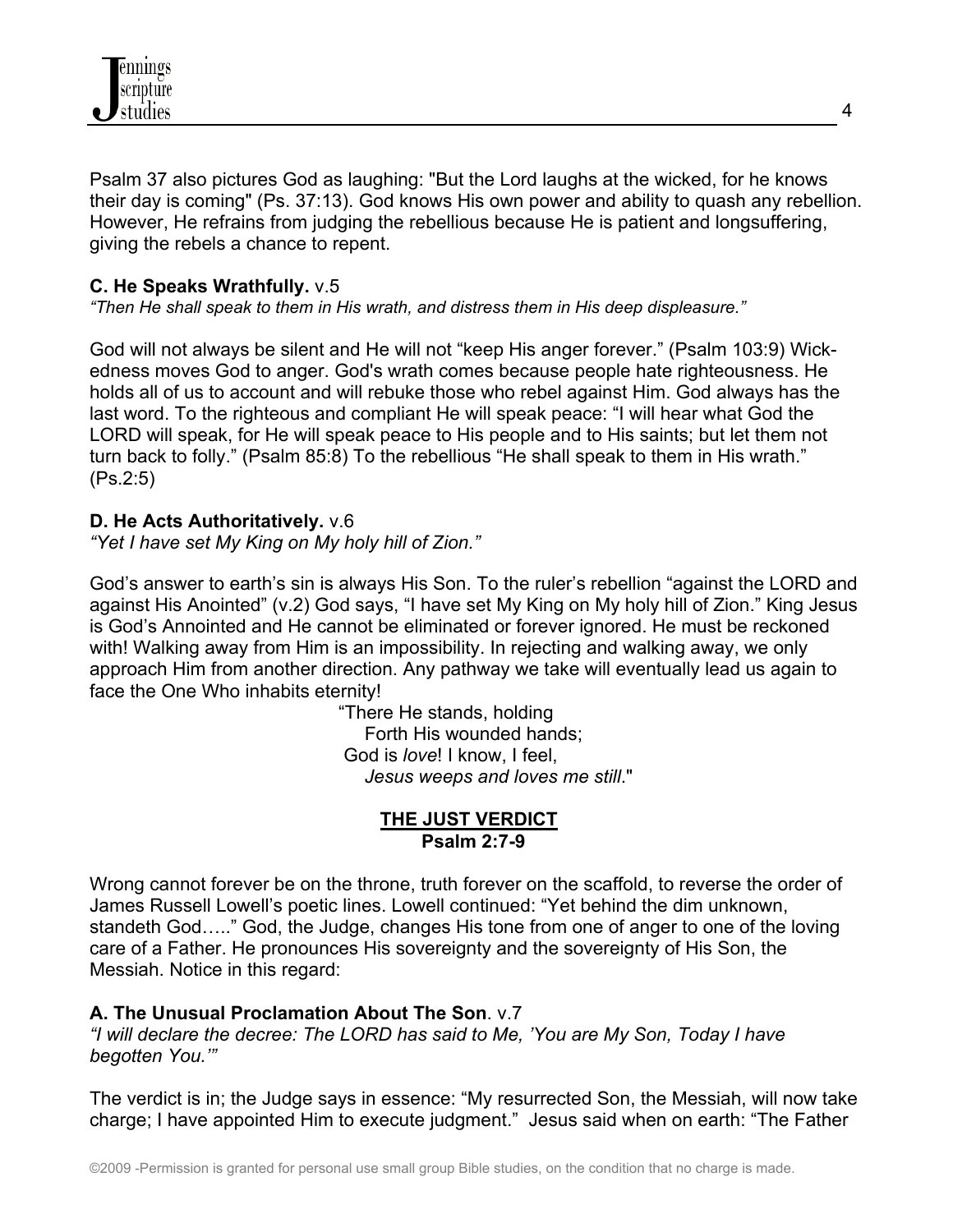judges no one, but has committed all judgment to the Son, that all should honor the Son just as they honor the Father. He who does not honor the Son does not honor the Father who sent Him." (John 5:22-23)

In Acts 13:33 Luke repeated a verse from Psalm 2. He wrote, "And we preach to you the good news of the promise made to the fathers, that God has fulfilled this promise to our children in that He raised up Jesus, as it is also written in the second Psalm, 'You are my son; today I have begotten you.'" Luke was quoting what Paul preached in the synagogue in Antioch. Paul said that the words "You are my son; today I have begotten you" came true when God raised Jesus from the dead."

Paul said that God "has appointed a day on which He will judge the world in righteousness by the Man whom He has ordained. He has given assurance of this to all by raising Him from the dead." (Acts 17:31)

### **B. The Universal Dominion of The Son.** v.8

*"Ask of Me, and I will give You The nations for Your inheritance, and the ends of the earth for Your possession."*

When Satan was banished from heaven, he took up his residence on earth. He is "the god of this world." (II Cor. 4:4) He energizes the rebel rousers against God. However, His earthly domination is going to come to an end. When King Jesus returns, the nations of earth will be His inheritance and the ends of the earth His possession! What does Isaac Watt's hymn say?

> "Jesus shall reign where'er the sun Does its successive journeys run; His kingdom spread from shore to shore, Till moons shall wax and wane no more."

### **C. The Unparalleled Retribution By The Son.** v.9

*"You shall break them with a rod of iron; You shall dash them to pieces like a potter's vessel."*

This verse is quoted in Revelation 2: "He shall rule them with a rod of iron; They shall be dashed to pieces like the potter's vessels." (Rev.2:27) To rule with a rod of iron conveys the meaning that the Ruler will rule with invincible power and authority. The rulers of earth had gathered together to oppose Omnipotent rule; here they are seen as scattered as broken pieces of pottery.

This is now the victorious reign of our Lord Jesus Christ. The analogy of a smashed potter's vessel, are prophetic words of judgment that refer to the smashing of a pottery bowl. This was an ancient custom when victors would celebrate their victory by writing the names of their enemies on pottery bowls and then smashing them, symbolizing the defeat of their enemy.

The King is coming! When King Jesus returns to mete out judgment upon His enemies, He comes "with power and great glory." (Luke 21:27) Jude records Enoch's prophecy concerning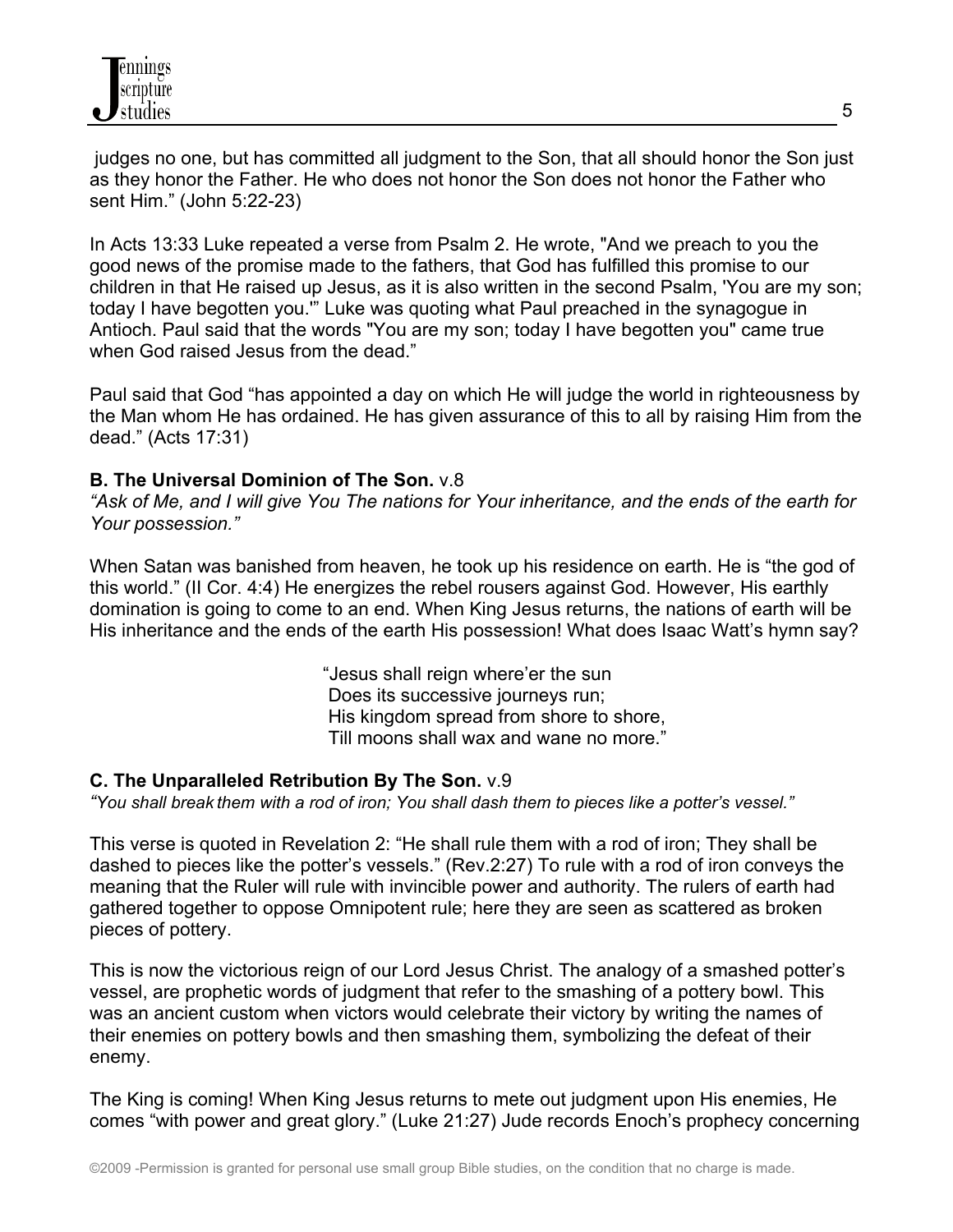the extent of His judgment in these words: "Behold, the Lord comes with ten thousands of His saints, to execute judgment on all, to convict all who are ungodly among them of all their ungodly deeds which they have committed in an ungodly way, and of all the harsh things which ungodly sinners have spoken against Him." (Jude 14,15)

There is coming a "settling up day"; the day called "the day of the Lord" in scripture, when rebels against God will be severely and swiftly punished for their rebellion; when anti-God edicts will be erased; when evil doers will receive the just rewards for their evil deeds; when injustices will be justly rectified and when the righteous will be vindicated. In that great and terrible day, I want to be up in the air with Him looking down, not down here on earth looking up!

### **THE COURT'S COUNSEL Psalm 2:10-12**

This session of heaven's Supreme Court is now ending and the Judge gives His final counsel. He calls the Kings of the earth before the bench and gives them the Court's ultimatum.

# **A. The Leaders Are Instructed.** v.10

*"Now therefore, be wise, O kings; be instructed, you judges of the earth."*

The King of kings and the Judge of judges addressed these leaders because they are the leaders of the nations who set themselves against the Lord and His annointed. These leaders

led the people on the God-defiant course which they pursued throughout history and their day of reckoning has finally come.

Some 1,600 years ago the Greek philosopher Sextus Empiricus wrote: "The mills of the gods grind slowly, but they grind small." A 17th century poet, Friedrich Von Logau, wrote a poem, titled, interestingly, "Retribution," in which he changed the word "gods" to "God" making it read: "Though the mills of God grind slowly, yet they grind exceeding small." And he added these words: "Though with patience He stands waiting, with exactness grinds He all."

# **B. Their Labor Is Commanded**. v.11

*"Serve the LORD with fear, and rejoice with trembling."*

God, the Supreme Judge, He Who laughed at the evil machinations of puny men, now is seen as the stern Judge giving His final counsel. The yoke they had tried to cast off is now heavier than ever; He from Whom they had tried to sever themselves, they must now serve; He Whom they had hated they must now honor.

They are commanded, not only to serve, but to serve with fear, that is reverence, and to "rejoice with trembling," meaning to have utmost respect and awe for the Lord. The message for us Christians is to maintain a right relationship with God and out of gratitude, serve Him joyfully.

# **C. Their Loyalty Is Expected**. v.12

©2009 -Permission is granted for personal use small group Bible studies, on the condition that no charge is made. *"Kiss the Son, lest He be angry, and you perish in the way, when His wrath is kindled but a little."*